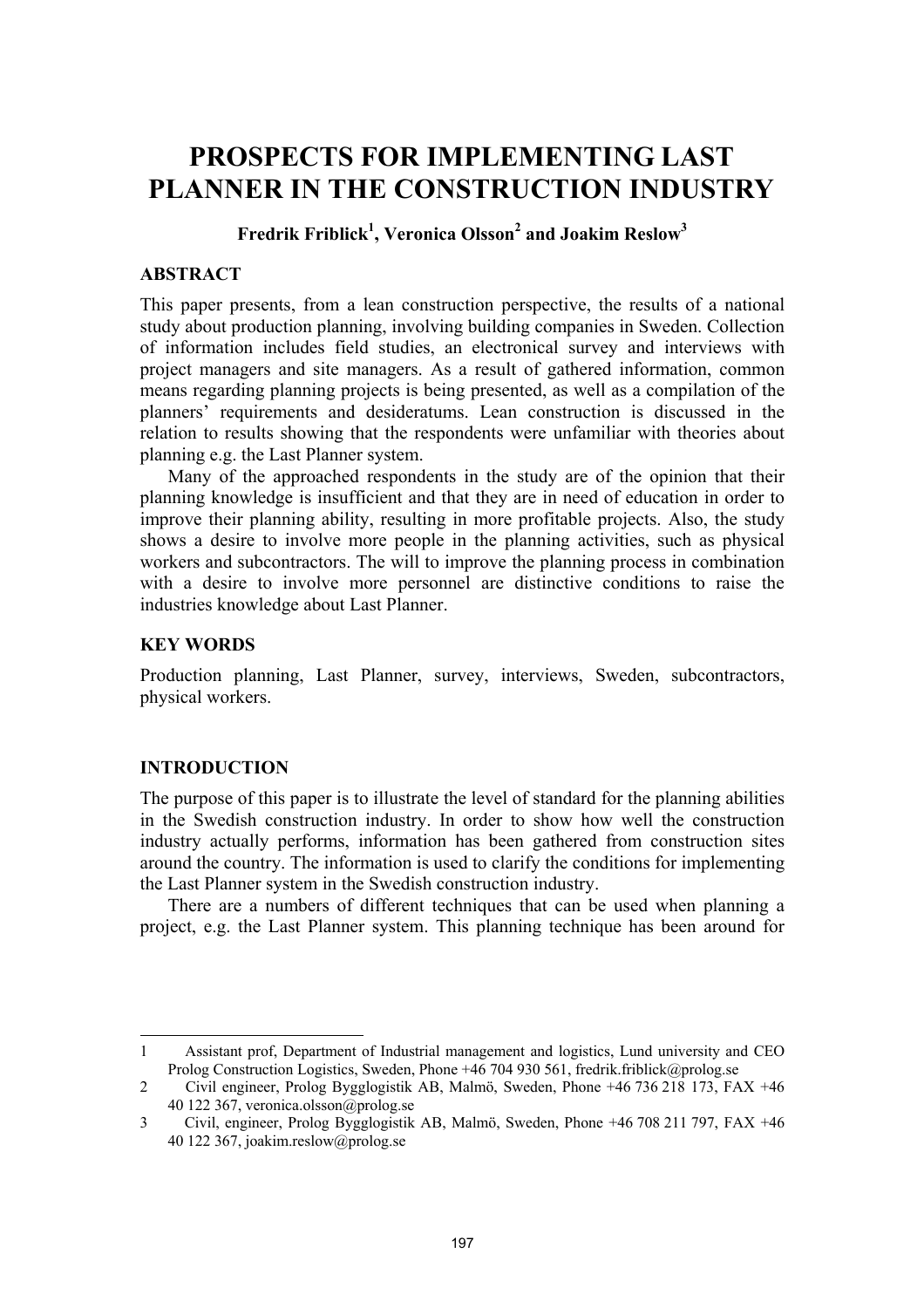many years<sup>4</sup>, but still, it is for practitioners in Sweden<sup>5</sup> only known as a theory, if even so.

According to Ballard and Howell (1997), it has been claimed that the Last Planner system potentially can increase productivity and reduce variability in construction projects. Also, the Last Planner system tends to increase the plan reliability creating a greater control of the production. (Ballard, 2000) By using the Last Planner system it is easier to avoid the uncertainty of the construction processes, the difficulties with variations of production and the commitment to deliver according to plan. (Ballard, 1994 and Howell, 1999) An evidence of the Last Planner system's effectiveness is the fact that it has been implemented with successful results in the construction industry in a large number of companies from several countries (Ballard and Howell, 2003). The way Last Planner manages commitments and the stability it creates in the production are main reasons why it is a successful planning method. (Vriejhoef, Koskela and Wiendahl, 2005)

The Last Planner system is a short term planning system that focus on what can and will be done. On weekly basis, the plan is divided into activities with a connection to a specific subcontractor or a specific installer. Weekly meetings are held with concerned personnel, establishing the short plans and summarizing the previous week's activities and measuring the Planned Percentage Completion (PPC). The PPC is a measurement that indicates how well the constructions site's production and planning is correlating. (Ballard, 1994)

The Last Planner system works at is best in a paradigm in which all personnel are driven by the will to improve. This means that the commitment from top managers, subcontractors and installers needs to be high for the Last Planner system to fully function. This also means that the knowledge of how the Last Planner system works and what it is suppose to generate needs to be substantial among both subcontractors and installers as well as the site managers. Especially the subcontractors need to be informed of what is expected from them in terms of plans and resource forecasts. (Johansen and Porter, 2003)

# **PLANNING – A CASE STUDY** (Friblick and Olsson, 2009)

The study is based on information through a triangular method, meaning that information has been gathered in three ways, with different perspectives. Initially, an electronic survey was carried out. 270 employees <sup>6</sup> from both large and minor construction companies in Sweden participated in the survey which had a percentage of answers at 59 %. The survey was followed by 20 in-depth interviews, with site managers and project managers. The questions were of more detailed character than the ones in the survey and the interviewees had the opportunity to elaborate their answers. In connection to the interviews, field studies on ten construction sites were carried out, in order to create a visual picture of the planning.

<sup>&</sup>lt;sup>4</sup> The first published mention of Last Planner was in a paper presented at the founding conference of the IGLC (Ballard, 1993). The first publication devoted explicitly to Last Planner was in 1994 (Ballard, 1994).

 $5$  Based on 20 in-depth ineterviews with project managers and site manager in the Swedish building trade<br><sup>6</sup> project managers, site managers and project engineers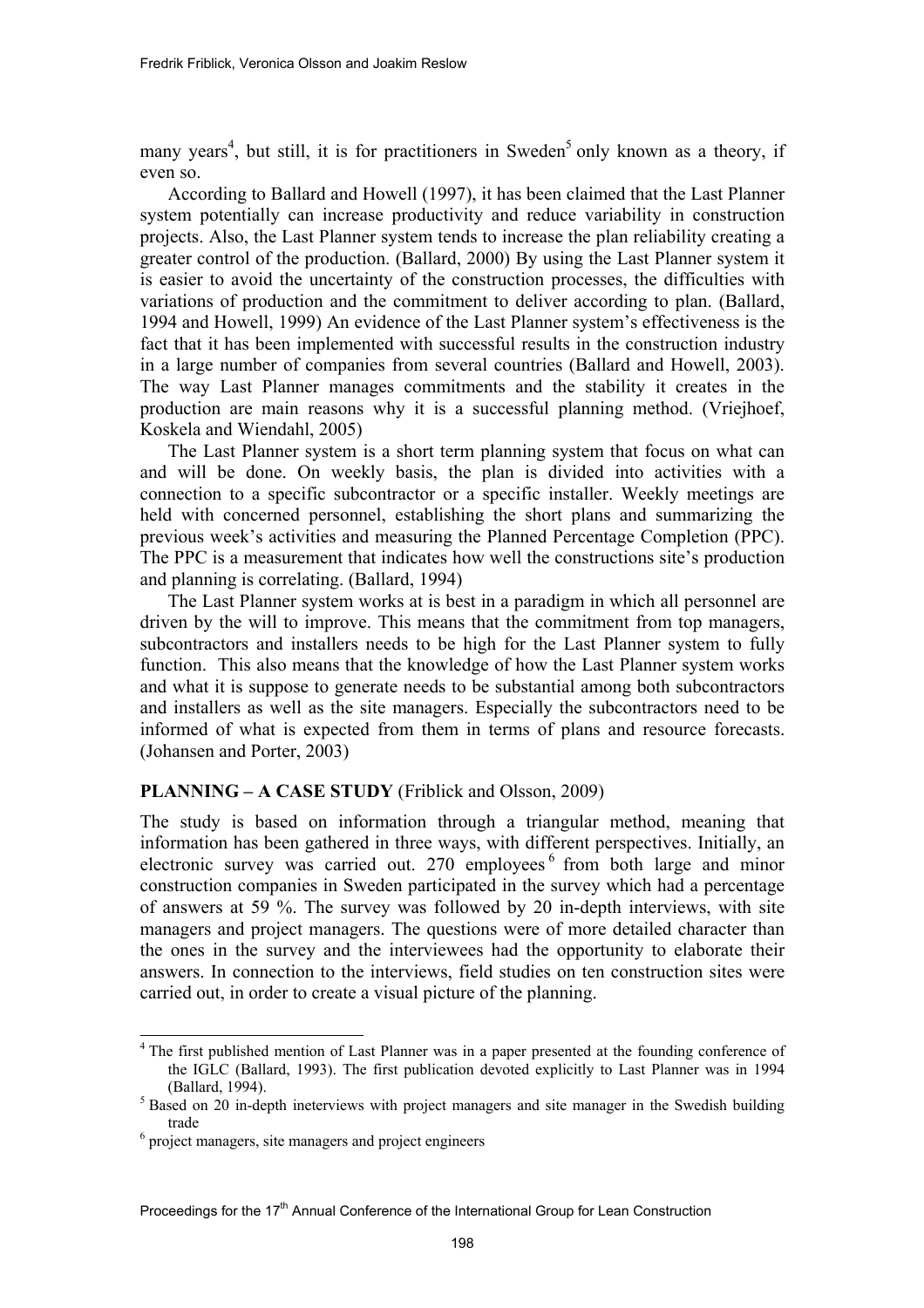#### **KNOWLEDGE AND WILL TO CHANGE**

Based on interviews with site managers and project managers, there is a broad awareness of the importance of planning. One of the interviewees point out that it is important that the whole company is of this opinion: *"In our company, it primarily revolves around lifting planning higher up on the agenda, and planning should be spoken about as something of great importance"*

There is a will among the respondents to improve planning. On the question how planning should be prioritized in future improvement efforts, the result is speaking for itself. Average of data visualized in figure 1 is 6.8 on a scale from 1-8, where 8 correspond to: give planning a very high priority.



Figure 1: How Planning Should be Prioritized in Future Improvement Efforts

Many of the interviewees consider prioritizing planning quite a challenge. For example project managers and site managers are generally hesitant to spend a lot of time in front of the computer, drawing detailed plans. At the same time they are aware that doing so will lead to a more continuous flow in the production.

Some people argue that even though there is an understanding about the importance of planning the road of least resistance is chosen, leading to the prioritization of more practical activities. This is despite the fact that several interviewees explain that in their experience serious consequences arise as a result of planning, not having been given the necessary prioritization.

The survey also asked if the respondents were of the opinion that there is a palpable connection between well planned projects and profitable projects (data visualized in figure 2). More than 70 % of the respondents definitely considered there to be a significant connection. The average value in the figure is high, 7.55, which indicates that the Swedish construction industry is well aware of the importance of planning when it comes to increasing project profitability.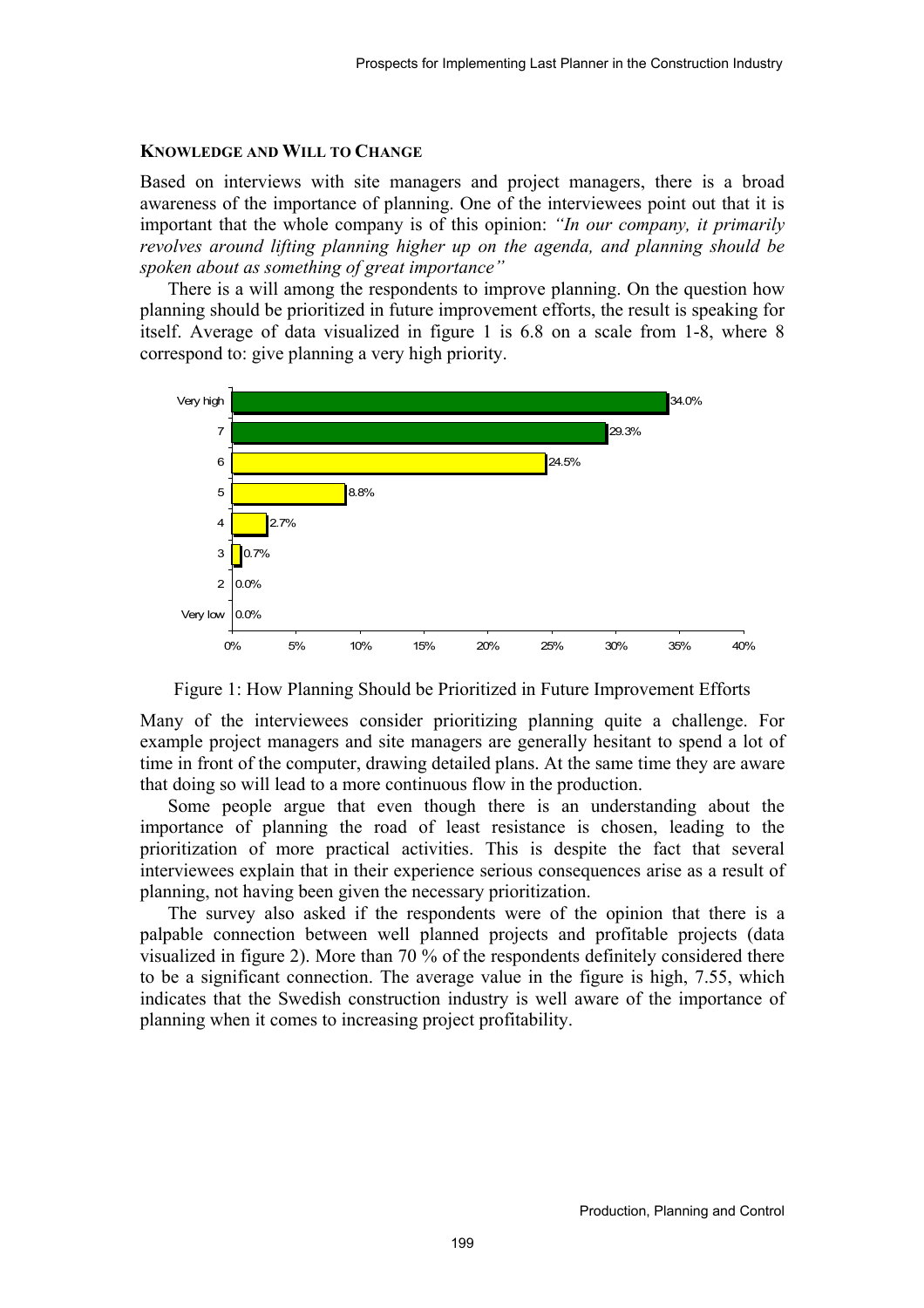

Figure 2: Whether Improved Planning Generates More Profitable Projects

## **INVOLVEMENT OF RESOURCES**

When asked to what extent the respondents would like to participate in the planning process, almost every project manager, site manager and site engineer replied that they would like to become more involved than they are today.

There is also the opinion that all active personnel involved in a project should participate in the planning process, see figure 3. The average value of data is 6.23, which indicates a strong standpoint for the involvement of all relevant personnel.



Figure 3: People who Preferably Should Plan A Construction Project

The viewpoint that relevant personnel should be involved as early as possible has been expressed within interviews. By doing so, everyone gets a clear picture of the project and can thereby work towards a common goal as well as solving problems in an early stage that otherwise would have to be solved in the construction phase, which can be very expensive. In Figure 4 is a visualization of how the ability to influence cost decreases as project time passes.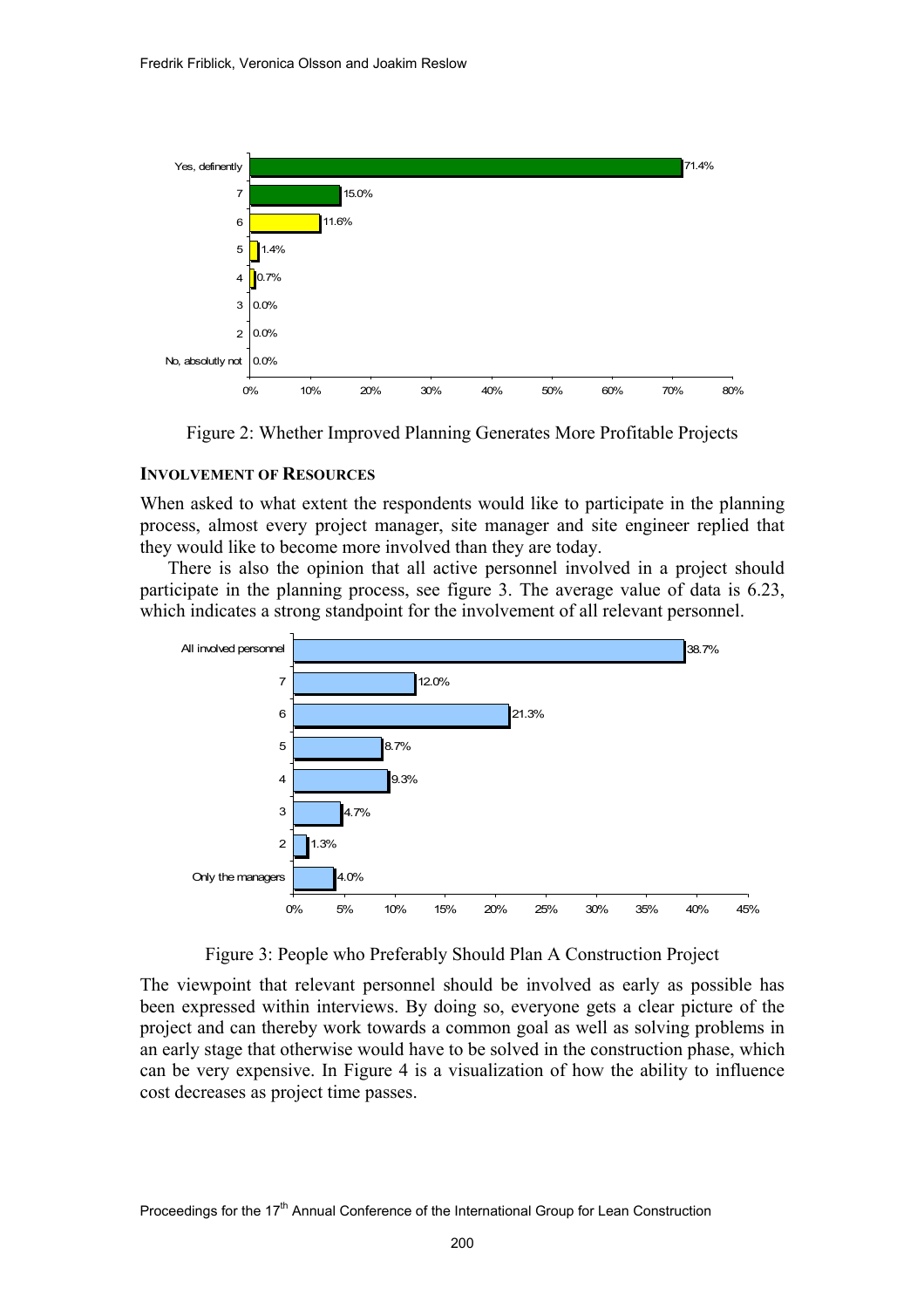



## **INVOLVEMENT OF PHYSICAL WORKERs**

Despite the prevalent opinion that everyone involved should participate in the planning process, the physical workers are only marginally involved according to the answers given in the survey, see figure 5.



Figure 5: In which Degree the Physical Workers are Involved in the Short Term Planning. (1=Low Involvement, 8=High Involvement)

The interviewees are not of the same opinion as the respondents of the survey. The majority of the interviewees claim that the physical workers often are involved in the planning process. It is, however, stated that the plans usually are created by the management and first thereafter given to the physical workers for confirmation that activities and durations listed within are reasonable. This procedure is considered to involve the physical workers in the planning process.

There are also projects where physical workers are involved in the planning process to a higher degree, where great value is drawn from their experience by having them assign likely durations for their corresponding activities. This is considered to work well, creating a higher value to the planning process. One of the interviewed project managers points out that by giving the physical workers more attention they tend to take his viewpoint into account to a higher degree.

## **INVOLVEMENT OF SUBCONTRACTORS**

According to the survey, subcontractors, like physical workers, are not particularly involved in the planning process. See the average opinion in figure 6.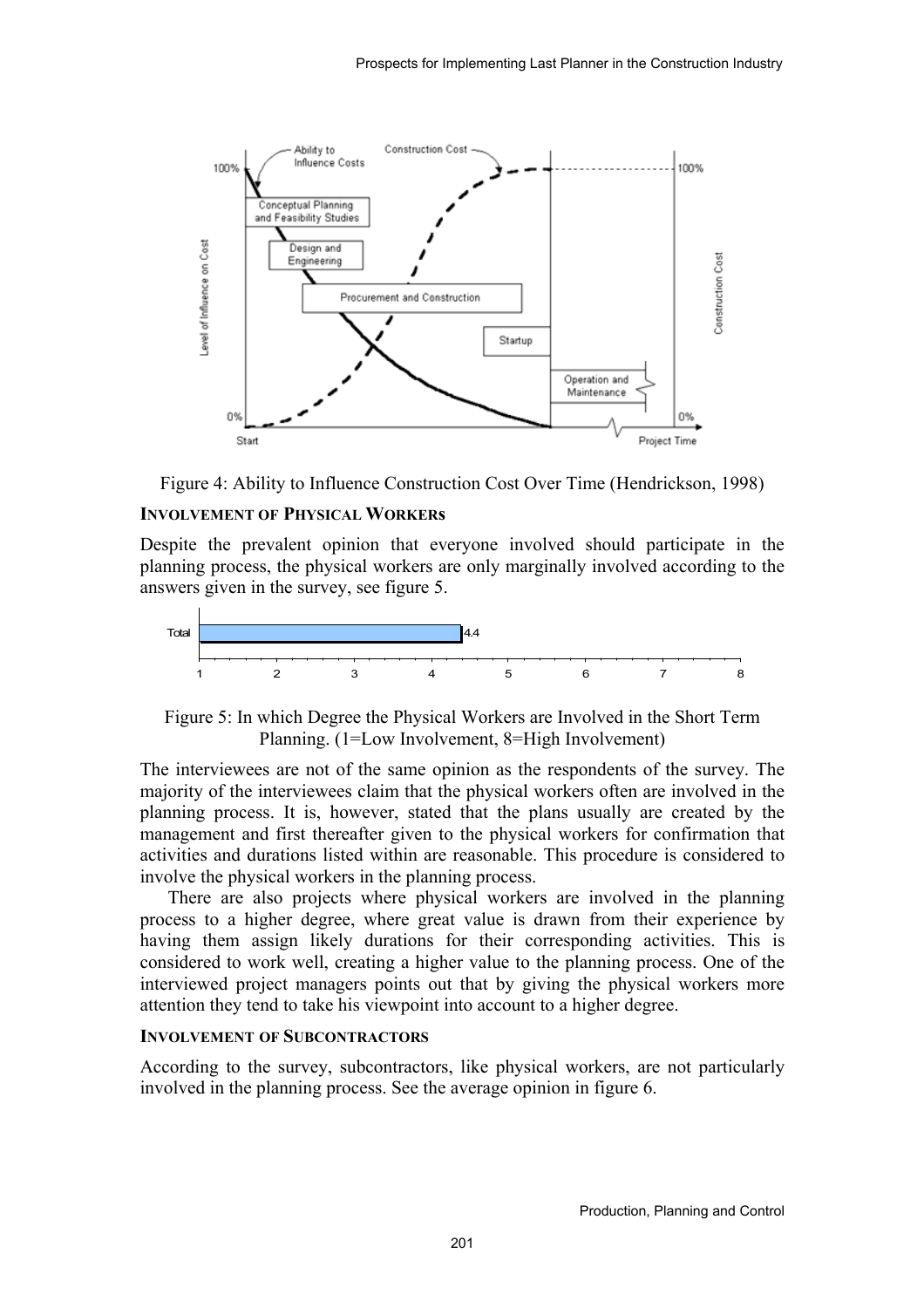

Figure 6: In which Degree the SubContractors are Involved in the Short Term Planning. (1=Low Involvement, 8=High Involvement)

The interviews confirm the survey's result. The majority of the interviewees do however say that meetings are occasionally held with subcontractors where they are encouraged to give feedback on the plans. Even though often enquired after by the project manager, the subcontractors are often reluctant to share their plans. The suspected reason for this is that the subcontractors do not want the contractor interfering with their plans. There is also reluctance from the management to give the subcontractors too much influence over plans. The suspected reason for this is a tendency among the subcontractors to blame their own delays on the general plan.

## **IMPLEMENTATION OF LAST PLANNER IN SWEDEN**

In addition to the information gathered regarding the planning ability in Sweden experiences and data are used from a number of pilot projects in which the Last Planner system has been used.

Last Planner has been tested on several construction projects in Sweden with positive results. Since the actual results are complicated to measure though there are many factors involved, all personnel on the involved projects have participated in surveys before and after implementation of the Last Planner system. The results of this survey indicate that the estimated total time of working with non-value adding activities decreases because of elimination of waste, such as rework and waiting, see figure 7. A non-value adding activity is according to Womack and Jones (1996) defined as "*an activity that uses resources without creating any value for the customer and added design of goods and services that fail to meet customer needs".* 

Figure 7 show that by spending more time on planning, the production ends up with gained production efficiency, generating a higher profit. One pilot project did, according to estimated time assumptions, increase its efficiency of labor with 8.7 %.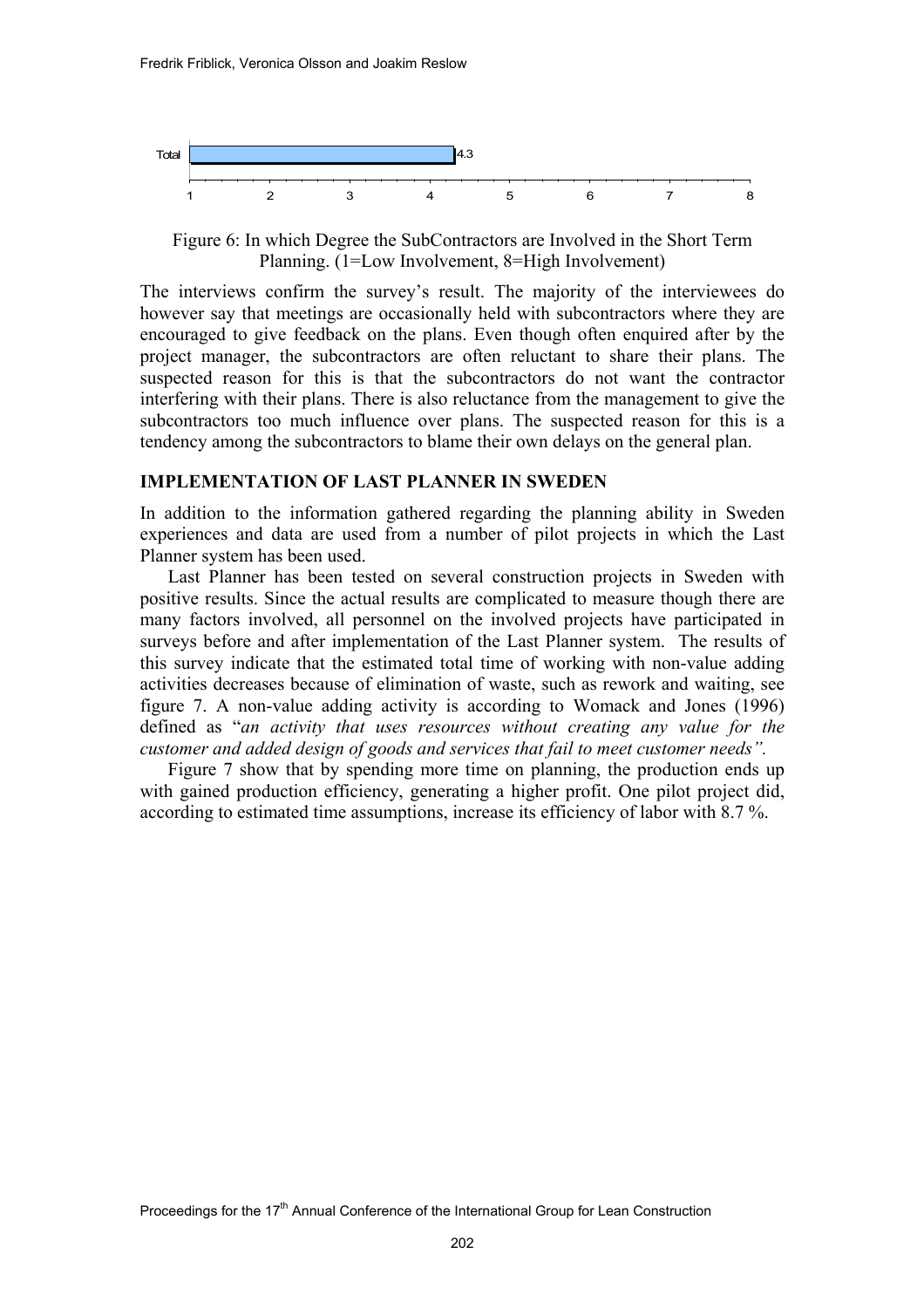

Figure 7: Estimation of Hours Working with Non-Value Adding Activities (Waste<sup>7</sup>) and Planning) Before and After Using Last Planner

# **DISCUSSION**

l

The case study clearly indicates that planning is an important factor for successful production. As a result of this, construction managers have shown a great interest in strengthening their knowledge regarding planning and scheduling. This interest should be of great importance for top managers at the construction companies, since it gives them the opportunity to implement better planning methods. There are numerous of methods to choose from when planning, but notable is that interviewees never mention any of these and when asked they say that they are not familiar with any.

The concept of Last Planner is a great example of how theoretic planning methods can help project managers including more people in the planning process and at the same time raises the level of knowledge. One great problem regarding the implementation of the Last Planner is that the knowledge of the method among the construction managers is almost non-existing. This results in managers not knowing why Last Planner should be used and what the benefits are. This is the main obstacle to overcome in order to implement Last Planner, fulfilling the building trade's requirements.

Main fields have been identified in order to raise the planning ability in Sweden. The importance of involving all the members of the project in the plan instead of only the managers is the distinguished one. Physical workers as well as subcontractors need to be involved in the short term project plan to make it reliable and effective. Although it is expressed that physical workers and subcontractors should be involved in the planning process, they are not. The reason for this can only be speculated. But according to Johansen and Porter (2003), trying to implement Last Planner in a

<sup>&</sup>lt;sup>4</sup> Rework, waiting, looking for and getting material, inefficient use of time and receiving deliveries.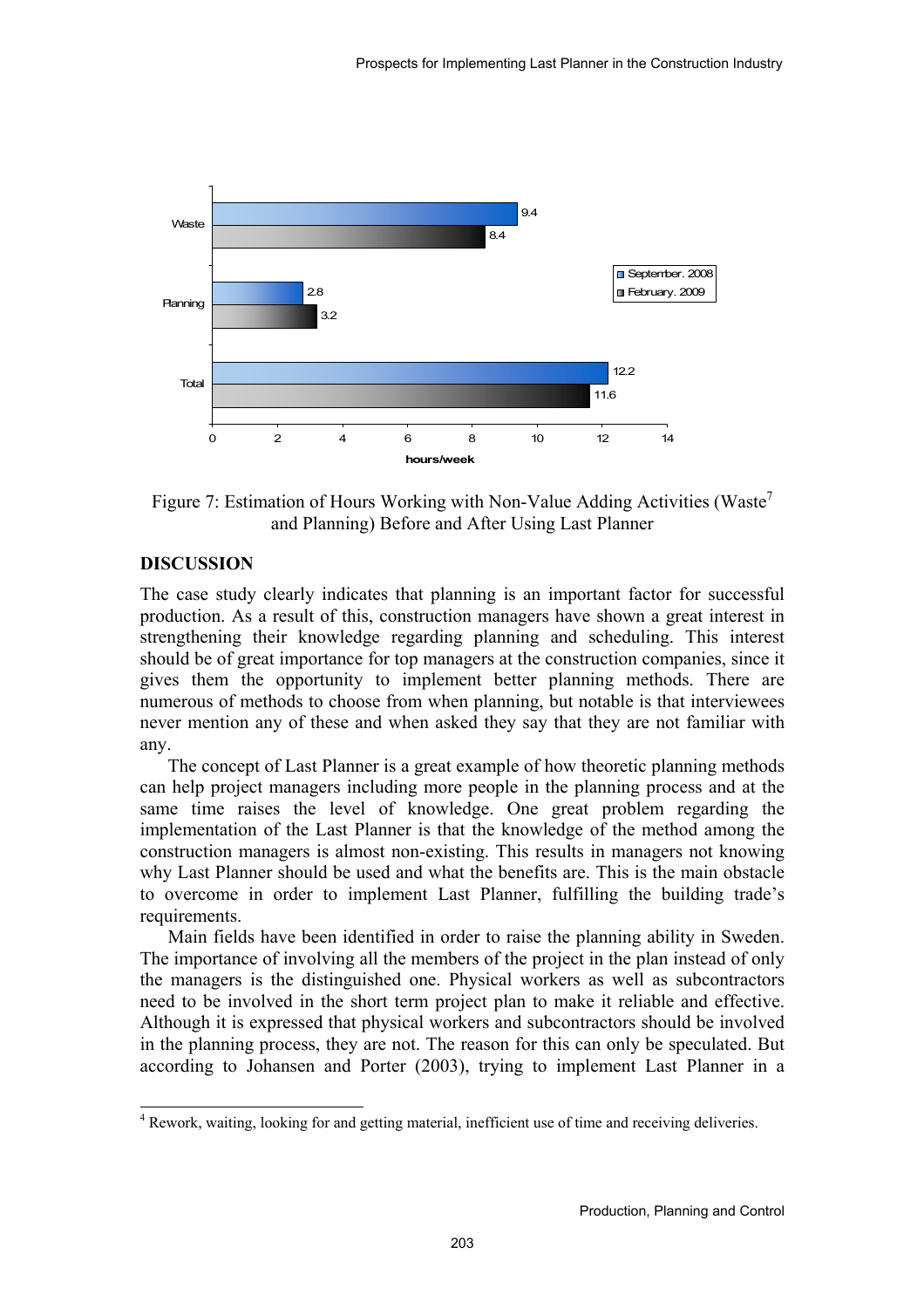project in UK, there seems to be a cultural issue in getting the subcontractors to adopt the methodology. Also, there might be a lack in understanding the benefits by involving more personnel in the planning. The managers levels of consciousness about this need to be raised with the purpose to facilitate the implementation of Last Planner.

Last Planner has been implemented in projects all over the world. Kim and Jang (2005) showed that Last planner improved the work flow reliability when implementing it to a Korean project. They learnt by experience that managers need more experience and knowledge about planning, which according to our study seems to be the case in Sweden too.

In Brazil there are several examples showing that the Last Planner implementation in construction projects has been successful. According to Auada (1998) the time was reduced as well as waste such as re-work and waiting.

Evidently, Last Planner has been implemented successfully in several countries and it tends to improve the projects profitability. Considering this the Swedish building trade should also adapt this way of working, in order to develop in the same direction as the rest of the world. The construction industry in Sweden has good conditions for implementing Last Planner, although there is a gap of knowledge regarding Last Planner to fill to improve the planning. Figure 8 shows conditions in the Swedish building trade and points out the obstacle for implementing Last planner.



Figure 8: Mapping of Conditions, Obstacle and Future Recommendation

# **CONCLUSION**

The common view is that better planning leads to more successful projects. Planning is seen as one of the most important conditions for managing a prosperous project. This is in combination with the will to change is a perfect start for making continuous improvements and eliminating waste in the construction industry.

Preferably, Last Planner should be implemented in more projects in the Swedish construction industry in order to raise the planning level. In order to manage a successful implementation the purpose of Last Planner should be clarified to practicians who are the ones in need of knowledge in order to improve their daily work.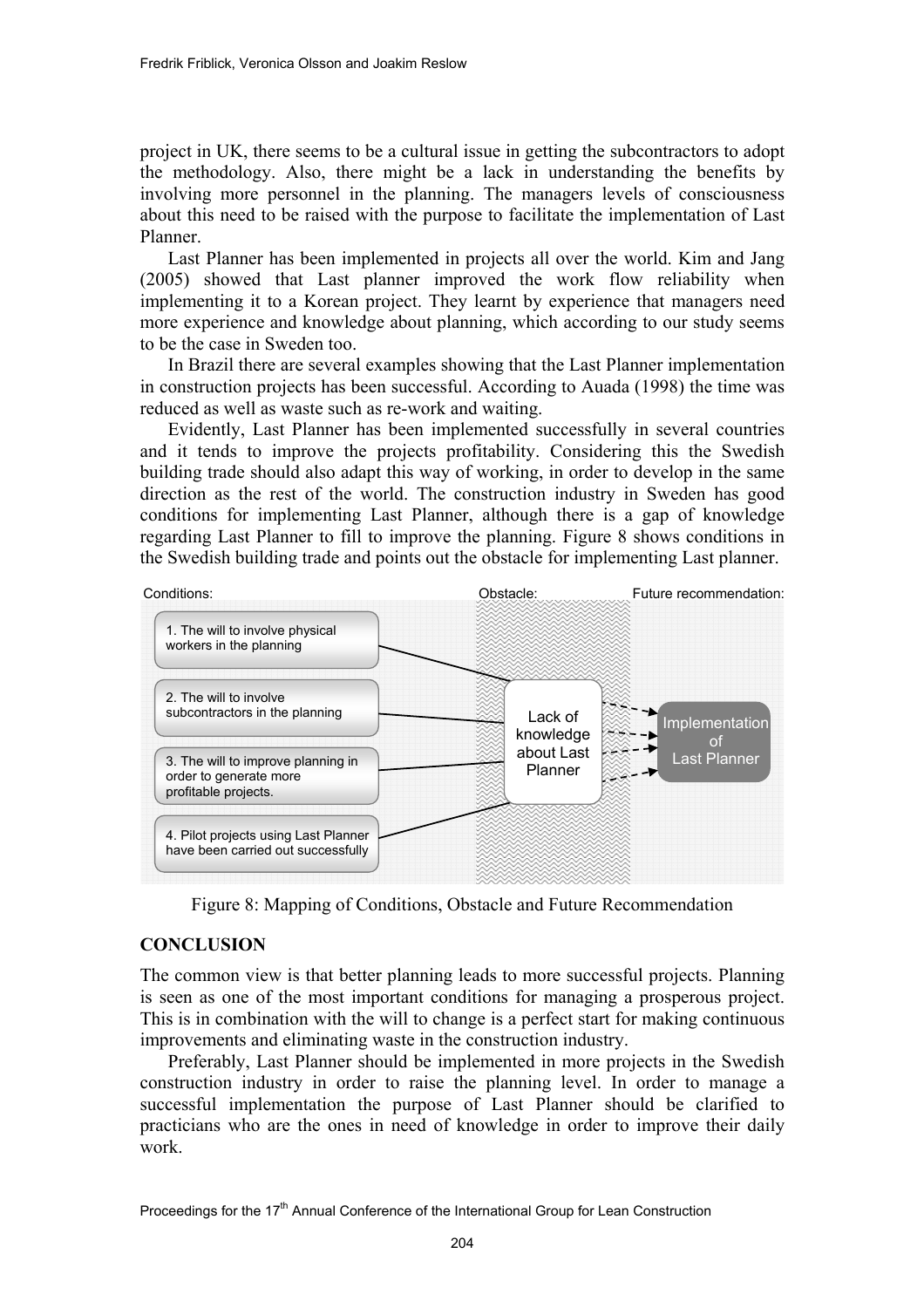#### **REFERENCES**

- Auada, Scola and Conte, (1998) *Last Planner as a site operations tool*, Paper presented at the 6th Annual Conference of the International Group for Lean Construction, Guarujá, Brazil, 13-15 August 1998.
- Ballard, G (1994) *The Last Planner.* Northern California Construction Institute, USA
- Ballard, G. and Howell, G. (1997) *Shielding production: An essential step in production control.* Journal of Construction Engineering and Management
- Ballard, G. (2000) *The Last Planner system of production control.* PhD Diss., School of Civil Engineering, The University of Birmingham, UK
- Ballard, G. and Howell, G. (2003) *An update on Last Planner* Paper presented at the 11th Annual Conference of the International Group for Lean Construction, Virginia Tech, Virginia, USA, 22-24 July 2003.
- Friblick, F., Olsson, V. and Reslow, J. (2009) *Planering i svensk byggproduktion*, FoU-Väst, Göteborg, Sweden
- Hendrickson, C. (1998) *Project Management for construction*, Department of Civil and Environmental Engineering, Carnegie Mellon University, Pittsburgh, USA
- Howell, G., (1999) *What is Lean Construction -1999?* Paper presented at the 7th Annual Conference of the International Group for Lean Construction, University of California, Berkeley, 26-28 July 1999.
- Johansen, E and Porter, G. (2003) *An experience of introducing Last Planner into a UK Construction Project* Paper presented at the 11th Annual Conference of the International Group for Lean Construction, Virginia Tech, Virginia, USA, 22-24 July 2003.
- Kim, Yong-Woo and Jang, Jin-Woo (2005) *Case study: An application of last planner to heavy civil construction in korea* 13th Annual Conference of the International Group for Lean Construction, Sydney, Australia, 2005.
- Vriejhof, R., Koskela L., and Howell, G. (2001) *Understanding construction supply chains – an alternative interpretation.* Paper presented at the 9th Annual Conference of the International Group for Lean Construction, Department of Civil Engineering, National University of Singapore, 6-8 August 2001.
- Womack, J. P., Jones, D.T. (1996) "Lean Thinking" Free press, New York, NY, USA